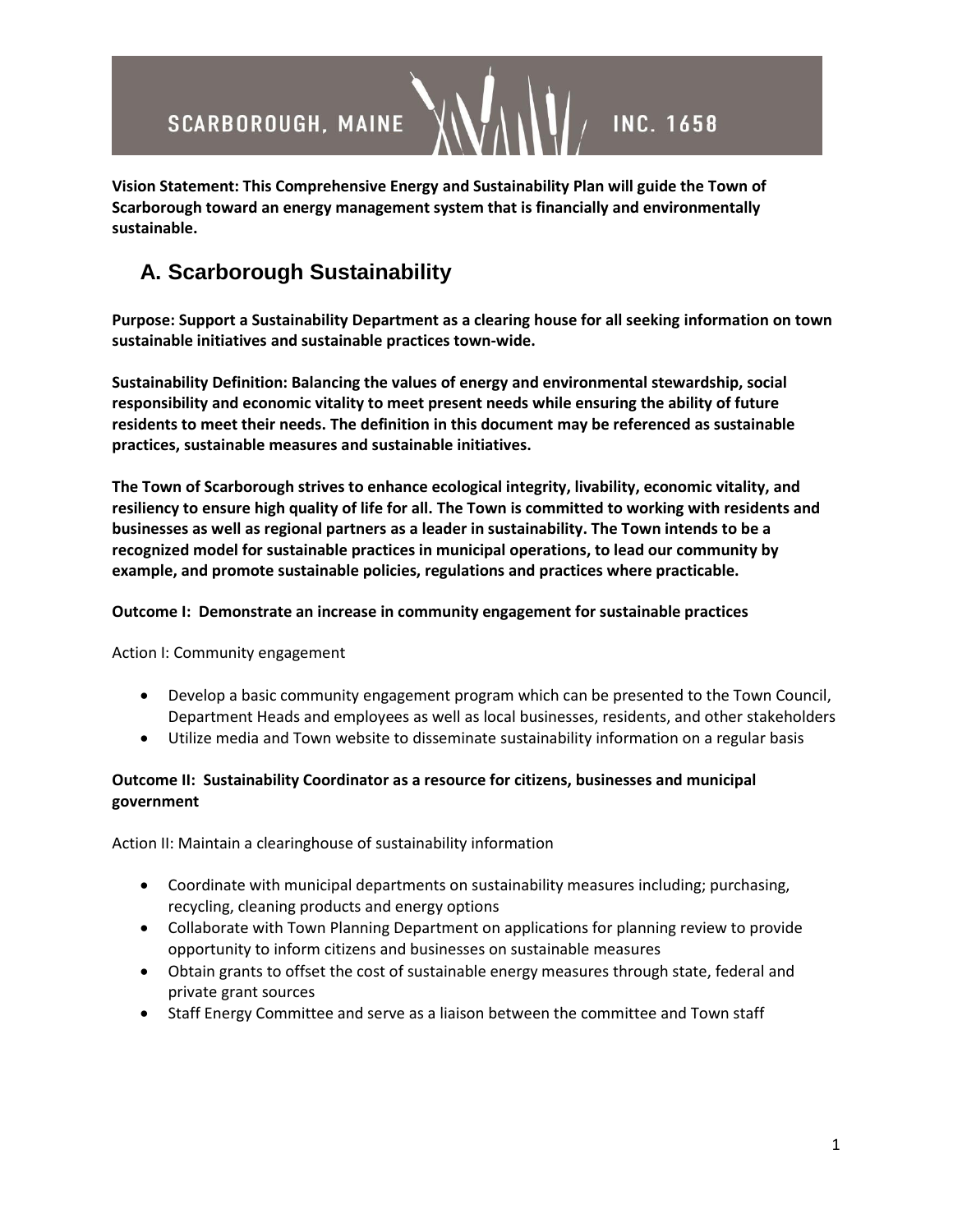# **SCARBOROUGH, MAINE INC. 1658**

## **Outcome III: Supporting professional development of Sustainability Coordinator**

Action III: Building Professional Capacity

- Establish strong relationships with organizations that can inform and support municipal energy goals
- Build networks with municipal staff, residents, SEDCO, stakeholders and others to keep informed about sustainability measures
- Divert energy savings (at a rate to be determined by Scarborough Town Council) into a reserve account for Sustainability initiatives

## **B. Sustainable Infrastructure**

**Purpose: Take advantage of long-term savings by implementing sustainable practices where practicable for existing and new construction projects.** 

### **Outcome I: Demonstrate an increase in sustainable energy measures for municipal infrastructure**

Action I: Monitor opportunities and ideas to encourage the incorporation of sustainable development

- Support the installation of LED blubs in municipal streetlights for significant energy savings; using resources from municipalities in Maine that have succeeded in LED streetlight conversions
- Create energy guidelines for all municipal construction and renovation projects to assure that all projects maximize opportunities to minimize energy use
- Provide input on energy saving measures to the planning committee for municipal building construction projects

## **Outcome II: Provide information about sustainable energy options to residents, businesses and Town of Scarborough**

Action II: Maintain a clearinghouse of sustainable energy options

- Develop municipal program to incentivize sustainable energy measures for Scarborough businesses
- Collaborate with Town Planning Department on applications for planning review to provide opportunity to inform citizens and businesses on sustainable measures
- Work with SEDCO to attract sustainable businesses to Scarborough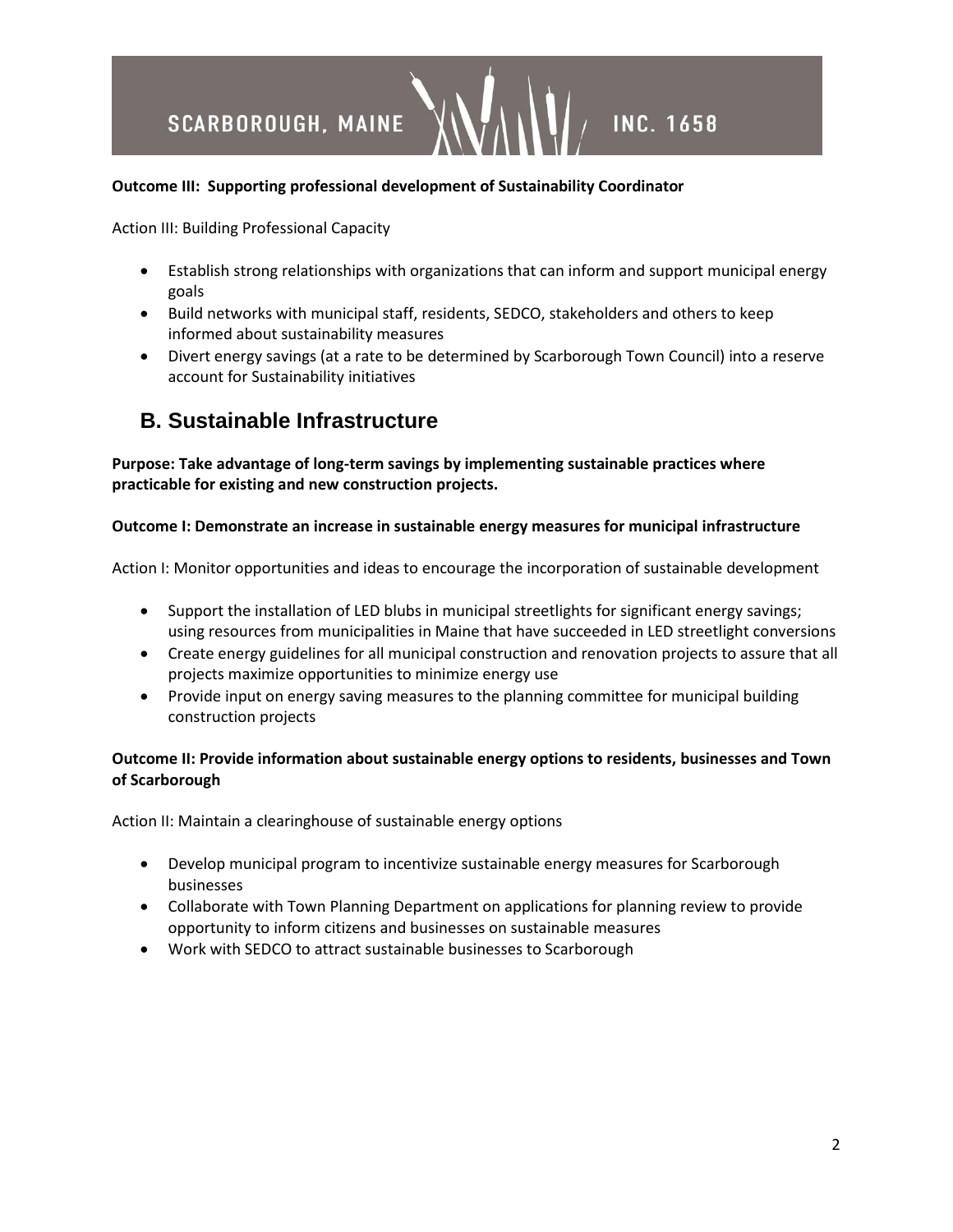## SCARBOROUGH, MAINE

## **C. Transportation**

**Purpose: Take advantage of long-term savings by implementing sustainable measures where practicable for transportation and infrastructure in Scarborough.**

## **Outcome I: Purchase low-emission fuel efficient vehicles for municipal use whenever such vehicles are commercially available and practicable**

**INC. 1658** 

Action I: Enhance municipal vehicle fleet as low-emission technology improves

- Participate in Greater Portland Council of Governments (GPCOG) Maine Clean Communities workgroup to learn about clean fuel vehicles and reducing petroleum consumption
- Participate in GPCOG Electric Vehicle (EV) workgroup and other working groups as appropriate to learn about advances in electric vehicle technology
- Collaborate with Public Works Department and Fleet Supervisor on enhancing municipal vehicle fleet as EV and hybrid technology improves
- Obtain funding for EV charging stations for Public Safety and Public Works buildings
- Develop Municipal vehicle and "over the road" equipment metrics regarding energy usage.

## **Outcome II: Provide information about sustainable transportation options to residents, businesses and Town of Scarborough**

Action II: Maintain a clearinghouse of sustainable transportation options

- Coordinate with Town Engineer on transportation planning and understanding new developments in the regional transportation system through the Town's participation in the Portland Area Comprehensive Transportation System (PACTS)
- Participate in regional bus discussions and promote an expanded regional bus infrastructure in Scarborough

### **Outcome III: Reduce vehicle emissions where possible through diverse measures in Scarborough**

Action III: Limit idling at schools and at stoplights

- Support the installation GPS devices on school busses in order to track location to alert parents for bus stop drop off purposes
- Develop "no idling" policy for school pick up and drop off
- Work with other municipal boards and committees to develop policies and strategies that reduce car-dependence by strengthening existing growth areas and preserving rural areas
- Advocate for synchronized traffic lights along Route 1 leveraging the work PACTS is doing to address idling